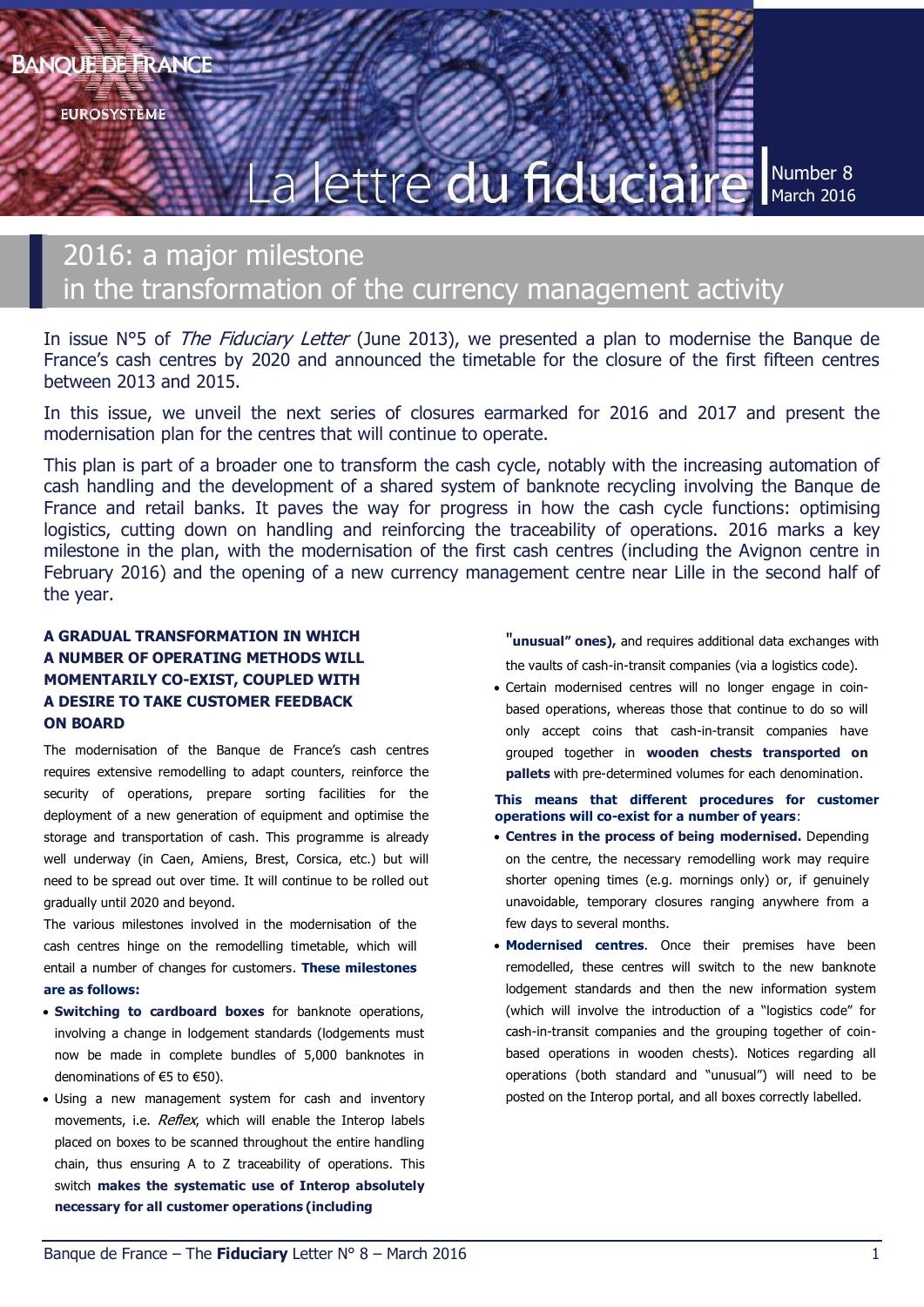- **Some modernised cash centres will cease coin management activities**. In such cases, the cash-in-transit companies using these centres will be authorised to open additional coin storage centres on the condition that they comply with the criteria set by the Banque de France.
- **New cash management centres.** Two such centres are being built from scratch. They will operate on an industrial scale and will be fully automated: the Cefinof centre (cash management centre for the north of France), located near Lille in Sainghin-en-Mélantois, will commence operations in the second half of 2016; the Paris-La Courneuve centre will open in 2018. Such centres will only accept standardised lodgements that have been correctly labelled and notified via the Interop portal.
- The **cash centre closure programme** announced in 2013 will continue alongside these openings.

**Centres earmarked for closure in 2016 and 2017** Arras: 14 March 2016 Beauvais: 1 June 2016 Roubaix: Q4 2016, depending on the ramp-up of Cefinof Mâcon: 1 June 2017 Angoulême and La Rochelle: 1 September 2017



The cash management centre for the north of France(Cefinof), under construction close to Lille

 In the run-up to their closure, **all non-modernised centres**  will continue to operate in accordance with the previous standards (banknote safebags, coin-bags). Depending on local arrangements, they may switch to modernised procedures (e.g. grouping together multi-customer coin withdrawals so that cash-in-transit companies can collect the coins in wooden chests). Like standard operations, any "unusual" operation must be notified via the Interop portal.

| <b>Modernised cash</b><br>centre | <b>Closure of</b><br>counters serving<br><b>business</b><br>customers for the<br>duration of the<br>work | <b>Cessation of coin</b><br>management<br><b>activities</b> | <b>Switch to</b><br><b>banknote</b><br>boxes             | Switch to<br>coin<br>chests                             | <b>Interop V2:</b><br>logistics code +<br>mandatory<br>notice for<br>"unusual"<br><b>lodgements</b> |
|----------------------------------|----------------------------------------------------------------------------------------------------------|-------------------------------------------------------------|----------------------------------------------------------|---------------------------------------------------------|-----------------------------------------------------------------------------------------------------|
| <b>Avignon</b>                   | A few days closure                                                                                       | no                                                          | October 2014                                             | 8 February 2016                                         | 8 February 2016                                                                                     |
| Caen                             | or shorter opening<br>times                                                                              |                                                             | November 2015                                            | Q3 2016                                                 | October 2016                                                                                        |
| <b>Amiens</b>                    |                                                                                                          |                                                             | January 2016                                             | Q4 2016                                                 | November 2016                                                                                       |
| <b>Cefinof</b>                   | <b>Not</b><br>applicable                                                                                 |                                                             | March 2016 in Roubaix<br>June to October 2016 at Cefinof | June 2016                                               |                                                                                                     |
| <b>Brest</b>                     | 8 weeks (March -<br>no<br>mid-May 2016)                                                                  |                                                             | May 2016                                                 | December 2016<br>Possibly earlier if<br>local agreement | December 2016                                                                                       |

**First milestones in the cash centre modernisation programme**

The customers of a cash centre that has been earmarked for modernisation will be informed as soon as the decision to launch the modernisation work has been confirmed. Industry authorities shall monitor overall completion rates at a centralised level.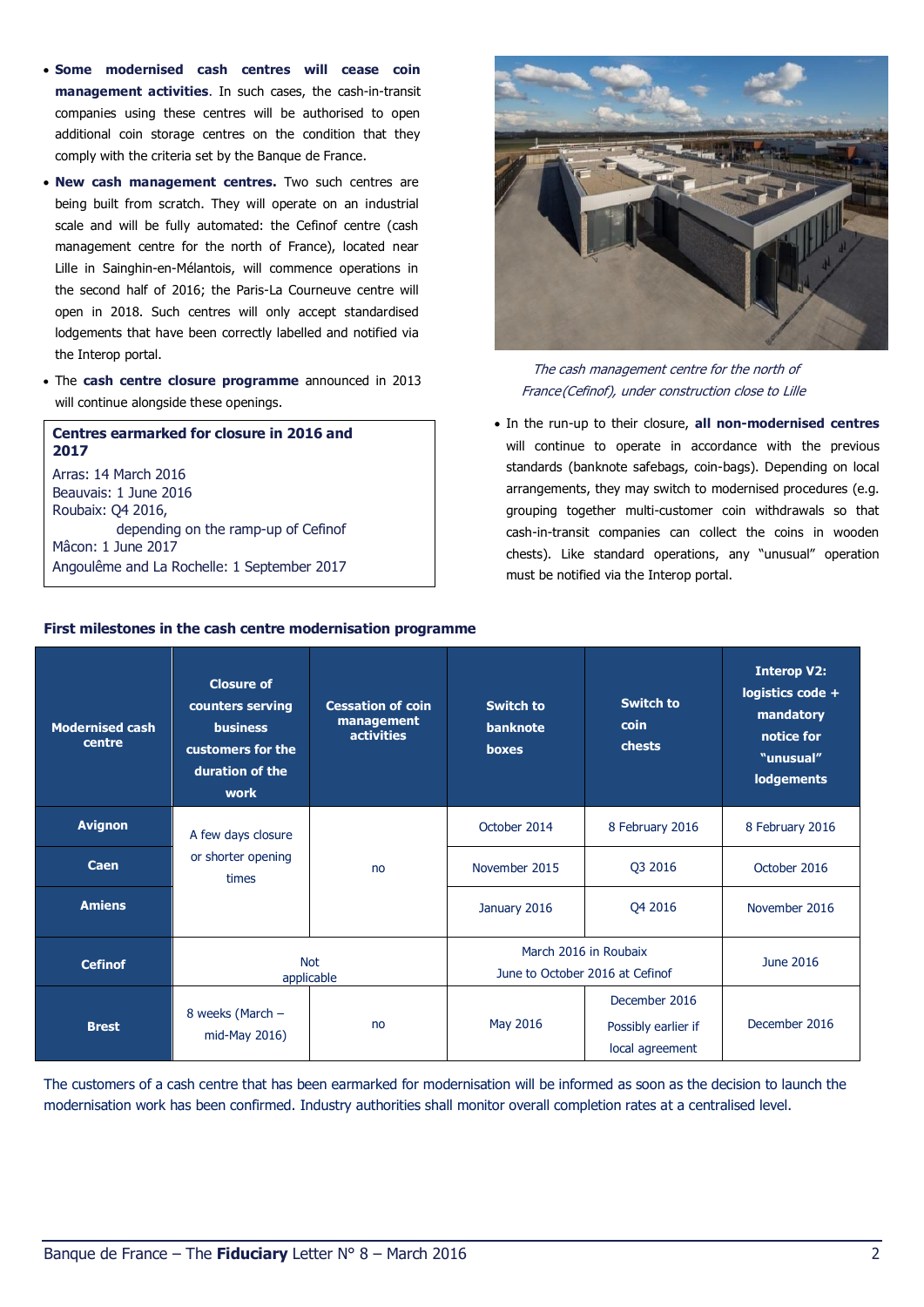#### **Additional coin storage centres**

As part of the modernisation process, all coin-based operations with cash-in-transit companies will need to be carried out, from one end of the chain to the other, using chests transported and stored on pallets. However, some of the Banque de France's cash centres are not configured to handle these pallets and, once they have been remodelled, may halt all coin reception and delivery activities. In order to minimise the repercussions of this on the operations of cash-in-transit companies positioned in such segments, the Banque de France shall authorise them to open local additional coin storage centres. For this, the Banque de France shall make a stock of coins available at one of its vaults, on a contractual basis, to each cashin-transit company that so wishes. These coins shall remain the property of the Banque de France and be stocked, cleared and controlled by it.

Two pilot centres were set up in July 2014 at Prosegur's premises in Valence and at Loomis' premises in Bourg-en-Bresse. They are overseen by the Banque de France's Lyon unit. A positive assessment of the centres was submitted to the cash management monitoring committee in December 2015. A third coin storage centre was opened in February 2016 at Brink's Saint-Laurent-du-Var centre and is overseen by the Banque de France's Nice unit. Customers of these three centres now place their orders and post lodgement notices on Interop for direct coin lodgements at the corresponding coin storage centres. In Interop, these centres are signalled as receiving and shipping outlets, similar to the Banque de France's centres.

It has been agreed with the cash-in-transit companies involved in the scheme that these three coin storage centres will continue to function. This is despite the fact that the Banque de France's Lyonbased cash centre is not planning to cease coin-based operations, and the Nice centre intends to pursue its coin-related activities until it is modernised. All future coin storage centres will only be opened in locations in which the cash centres that the Banque de France has decided to continue to operate will no longer handle coins. Any cash-in-transit company affected by this decision will be entitled to open a coin storage centre, as long as they meet eligibility criteria in terms of vault security, storage capacity and accessibility.

Naturally, should a cash-in-transit company not wish or be unable to open a coin storage centre in one of these areas, it may make withdrawals or deposits at another centre.

### **MODERNISATION CALLS FOR NEW BANKNOTE AND COIN PACKAGING SOLUTIONS**

The new packaging solutions, which have already been introduced at the Avignon centre and are in the process of being deployed in Caen, Amiens and Lille, will be extended to every Banque de France cash centre over the coming years. They are the result of discussions with and feedback from the representatives of banks and

cash-in-transit companies as part of a process that began in 2012. To facilitate and automate the handling, traceability and storage of boxes, and in conjunction with the modernisation of the Banque de France's cash centres, the decision was made to gradually switch from soft forms of packaging (plastic safebags, coin-bags) to more rigid forms: cardboard boxes for banknotes and wooden chests for coins. The switch to these new containers will also involve a change in the standards for banknote lodgements and those applicable to coin lodgements and withdrawals.

The new lodgement standard **for banknotes** necessitates the use of a secure box that can hold 50 one-hundred-note bundles, whatever the denomination. All lodgements of denominations ranging between €5 and €50 will only be accepted if they are packaged in complete uniform boxes, i.e. in 50 one-hundred-note bundles of a given denomination. However, for the three largest denominations, the centres will accept incomplete boxes that contain one-hundred-note bundles of different denominations, in keeping with the minimum lodgement quantity for these highdenomination banknotes. In the case of low volume lodgements, and with the exception of the new currency management centres, the centres may accept sleeves containing anywhere between one and ten one-hundred-note bundles of the highest denominations or from customers accredited by the Banque de France. However, the new cash management centres will only ever accept banknotes packaged in boxes.



Box measuring 70 x 40 x 9cm

Extensive discussions were held with the companies and institutions affected by the changes, notably cash-in-transit firms, to help set the specifications for the box that will be gradually introduced for all banknote lodgements at Banque de France centres. The box has been developed with the help of Smurfit Kappa. It presents cutting-edge security features (it cannot be opened without leaving a trace) and is easy to handle.

Banknote withdrawals will continue to be made in one-thousandnote bundles for denominations of between €5 and €50 and in one-hundred or one-thousand-note bundles for higher denominations. The banknotes may be supplied to cash-in-transit companies using the type of box currently used for new banknotes, which can contain up to 10 packets. Bundles intended for several customers will be grouped together by denomination to ensure that the maximum number of complete uniform boxes is delivered. Remaining banknotes will be packaged in complete or incomplete mixed boxes. The smallest volumes (one-hundrednote bundles of high denominations) may be delivered in sleeves, as is currently the case, except at the new cash management centres, where automation considerations require all banknotes to be delivered in boxes.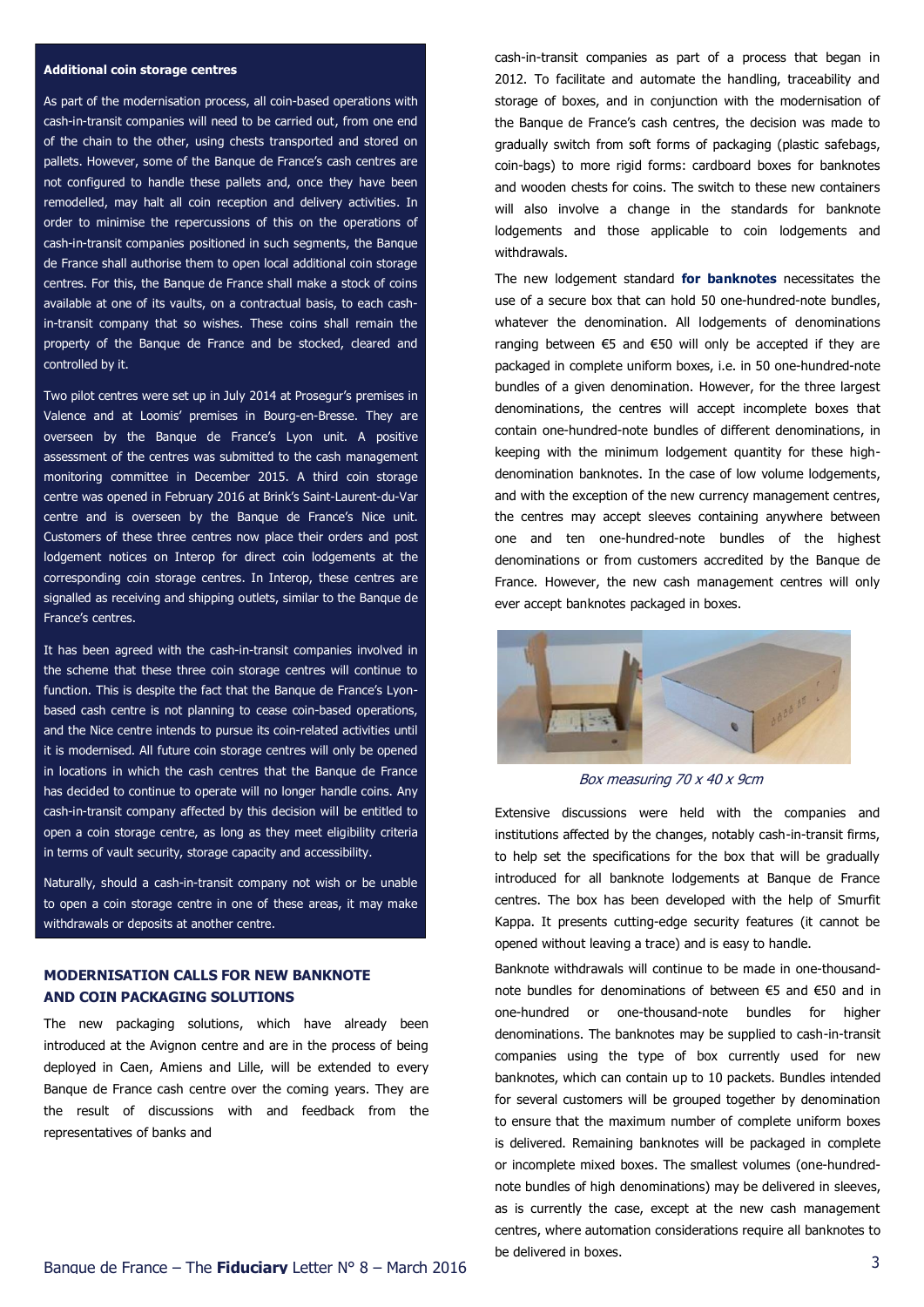| Lodgement standards for "standard" banknotes |                                                                                 |                                                                                                           |  |  |  |  |  |  |  |
|----------------------------------------------|---------------------------------------------------------------------------------|-----------------------------------------------------------------------------------------------------------|--|--|--|--|--|--|--|
|                                              | €5 to €50                                                                       | €100 to €500                                                                                              |  |  |  |  |  |  |  |
|                                              |                                                                                 |                                                                                                           |  |  |  |  |  |  |  |
| cash centres<br>modernised<br>At non-        |                                                                                 | <b>100<sup>th</sup></b><br>Uniform or mixed                                                               |  |  |  |  |  |  |  |
|                                              | Uniform or mixed bags containing between 1 and 10 one-<br>thousand-note packets | bags of between 1<br>and 10 one-<br>hundred-note<br>packets                                               |  |  |  |  |  |  |  |
|                                              |                                                                                 | Uniform or mixed<br>sleeves of<br>between 1 and                                                           |  |  |  |  |  |  |  |
| At modernised cash<br>centres                |                                                                                 | $10$ one-<br>hundred-note<br>packets                                                                      |  |  |  |  |  |  |  |
| manageme<br>nt centres<br>At new<br>cash     | Full uniform boxes (50 one-hundred-note bundles)                                | Uniform or mixed boxes of<br>between 1 and 50 one-hundred-<br>Sleeves are not<br>note packets<br>accepted |  |  |  |  |  |  |  |

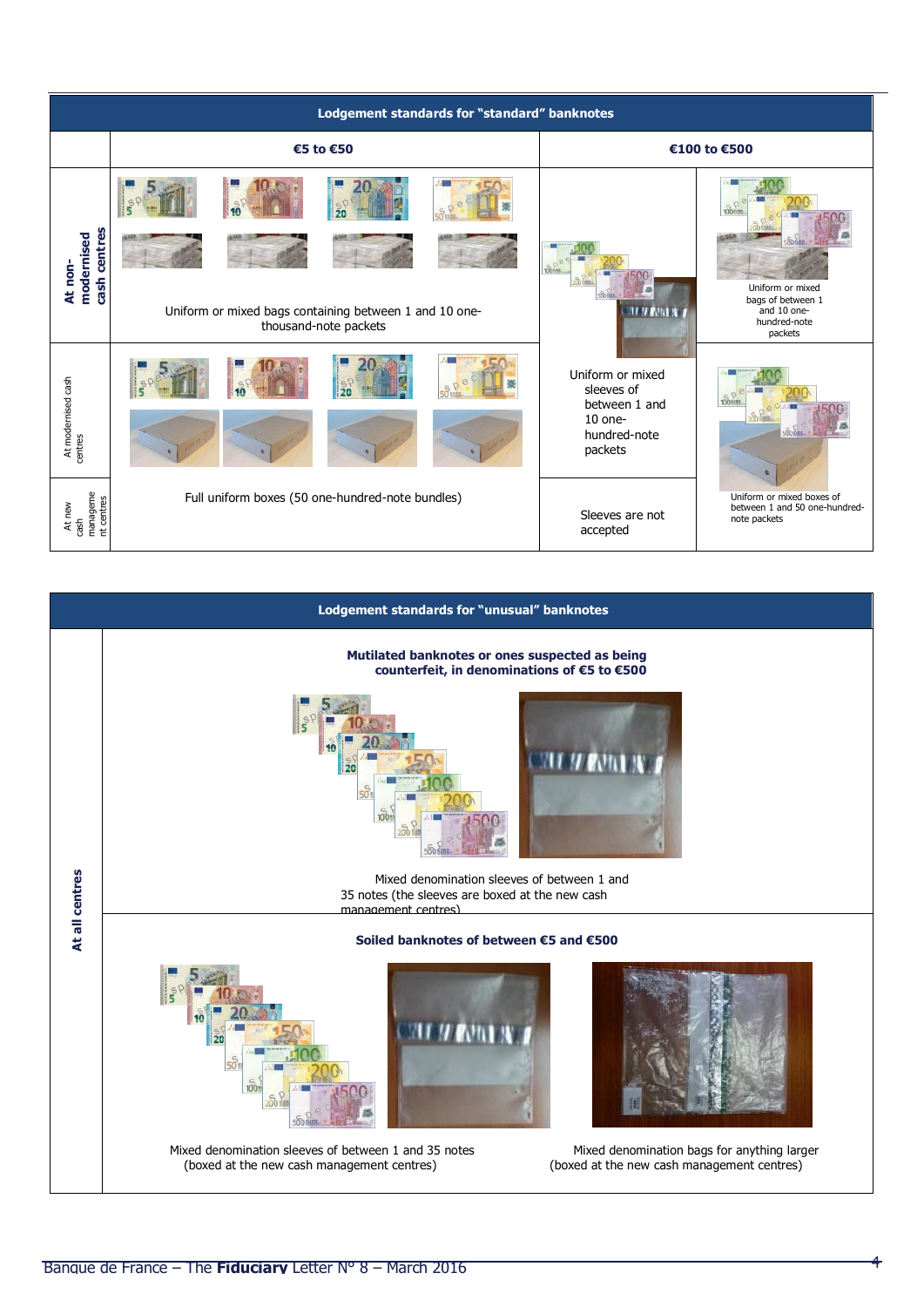

The modernised centres will deliver fit banknotes in boxes similar to those already used for new banknotes

**Coins**: coin-bags will be replaced by reusable "multi-customer" wooden chests. The new standard for both lodgements and withdrawals is applicable on two levels:

- with respect to credit institutions that are customers of the Banque de France, the pack of 10 rolls of coins of a given denomination, already contained in the old coin-bag form, shall be the new lodgement and withdrawal unit;
- cash-in-transit companies must deposit their packs in sealed single-denomination chests, as shown in the picture opposite, which can contain anywhere between 50,000 and 180,000 coins depending on the denomination.

The Banque de France will only accept and deliver full chests, which will need to be transported on pallets between the vaults and the counters and for loading on trucks. This means that cash-in-transit companies will need to arrange operations with their customers to ensure that the sum of lodgements or withdrawals in pack form corresponds to the contents of one chest.

The streamlining process for the coin logistics chain is already underway. To facilitate the transition, the number of coins contained in each chest has been defined as a multiple of coinbags, making it possible to group together in a new container packs already present in the inventory (contained in coin-bags) and new coins that have been minted at the Monnaie de Paris' Pessac facility. These new coins are still packaged in 10-roll packs, placed in "wraps" (equivalent to a third of the contents of a coin-bag). However, in January 2016, Monnaie de Paris started supplying new coins to the Banque de France in wooden chests that can be delivered to cash-in-transit firms without any need for repackaging.



Wraps of new coins, as supplied by Monnaie deParis

In the same vein, the Banque de France has decided to group together its existing inventory of coin-bags in chests of the same model so that this new container can be used to supply its own network and those of cash-in-transit companies.

In this way, although cash-in-transit companies will only be required to group their customers' operations together in full single-denomination chests when using the Banque de France's modernised cash centres (Avignon is currently the only such centre, but will be followed by Caen in September 2016) and new cash management centres (Cefinof starting in June 2016), they can already request to withdraw coins in full chests, on the condition that their customers' combined withdrawals in a given denomination correspond to the volume of a chest.

This means that cash-in-transit companies should only need to purchase very few chests themselves. In principle, any necessary purchases should simply be intended to offset local input/output imbalances.

However, they will need to acquire the plastic seals and plugs to close the chests securely for deposit with the Banque de France. These seals will prevent tampering and ensure that operations can be traced. The names of the suppliers of such seals can be obtained from the Banque de France.



The Banque de France will gradually introduce collapsible, reusable wooden chests measuring L80 x l60 x H40cm for all coin-based operations



The chests must be closed using plastic seals and plugs, positioned on each side of the lid

The standards applicable to cash operations carried out at the Banque de France's counters are described in a document available [on the Banque de France's we](https://www.banque-france.fr/en/banque-de-france/banknotes-and-coins/cash-services-at-the-bdf-counters-business-clients.html)bsite (Banque de France/Banknotes and coins/Cash services at the BDF counters (business clients)/Operational standards for cash movements at the Banque de France counters), which will soon be updated to incorporate all the changes currently underway (publication planned for the end of Q2 2016).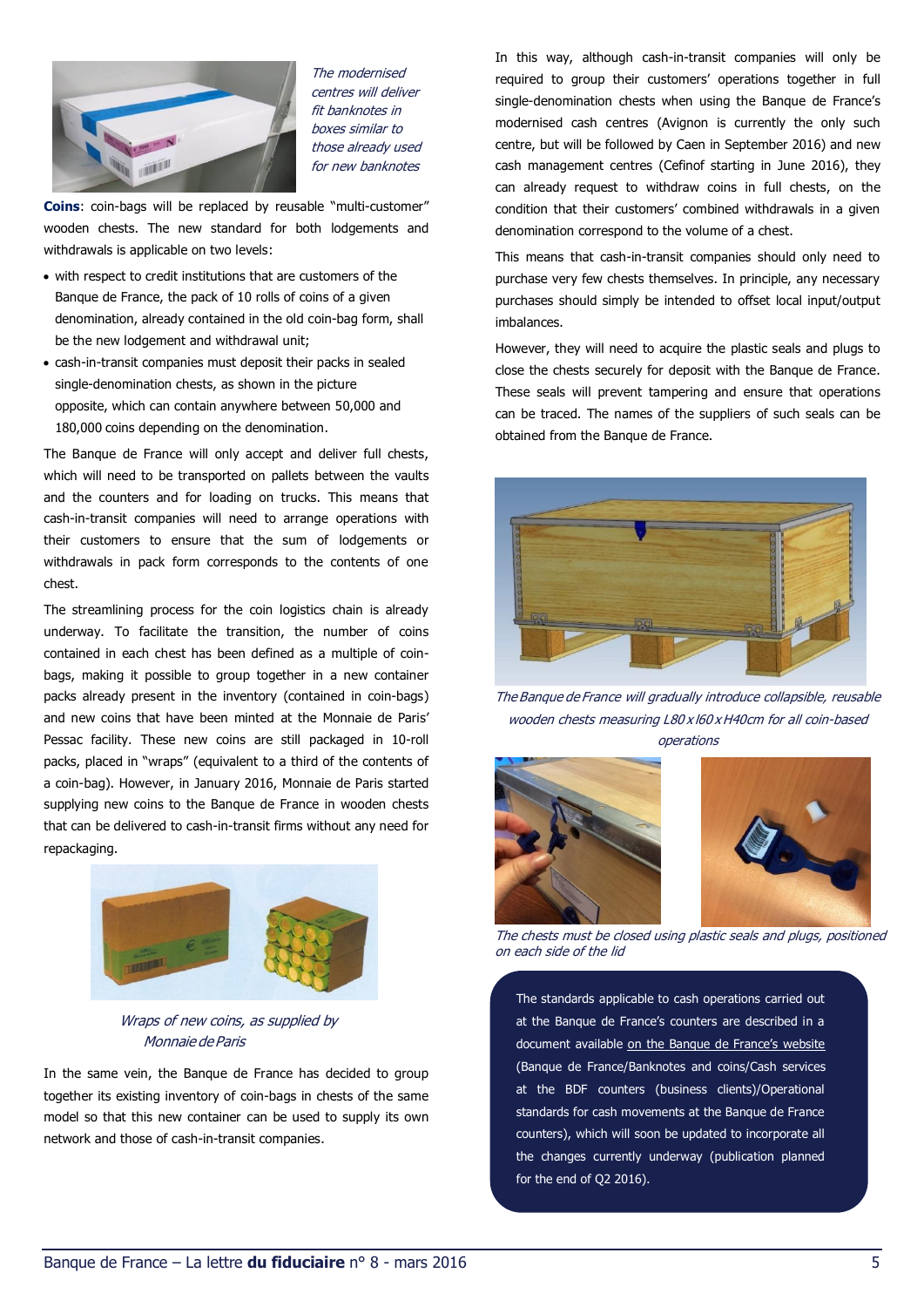| Content of a multi-customer, single-denomination coin chest |         |         |        |         |         |         |         |          |  |  |  |
|-------------------------------------------------------------|---------|---------|--------|---------|---------|---------|---------|----------|--|--|--|
|                                                             | €0.01   | €0.02   | €0.05  | €0.10   | €0.20   | €0.50   | €1      | €2       |  |  |  |
| <b>Identification code</b>                                  | A       | B       | C      | D       | E       | F       | G       | $H^*$    |  |  |  |
| No. of coins per roll                                       | 50      | 50      | 50     | 40      | 40      | 40      | 25      | 25       |  |  |  |
| No. of rolls per pack                                       | 10      | 10      | 10     | 10      | 10      | 10      | 10      | 10       |  |  |  |
| No. of coins per chest                                      | 180,000 | 126,000 | 99,000 | 100,800 | 79,200  | 60,000  | 54,000  | 54,000   |  |  |  |
| <b>Equivalent in coin-bags</b>                              | 30      | 28      | 33     | 28      | 33      | 25      | 24      | 36       |  |  |  |
| Value per chest                                             | €1,800  | €2,520  | €4,950 | €10,080 | €15,840 | €30,000 | €54,000 | €108,000 |  |  |  |
| Pallet weight (kg)<br>$\cdots$ we are a                     | 435     | 407     | 409    | 434     | 476     | 489     | 426     | 480      |  |  |  |

\* or "K" for new commemorative coins.

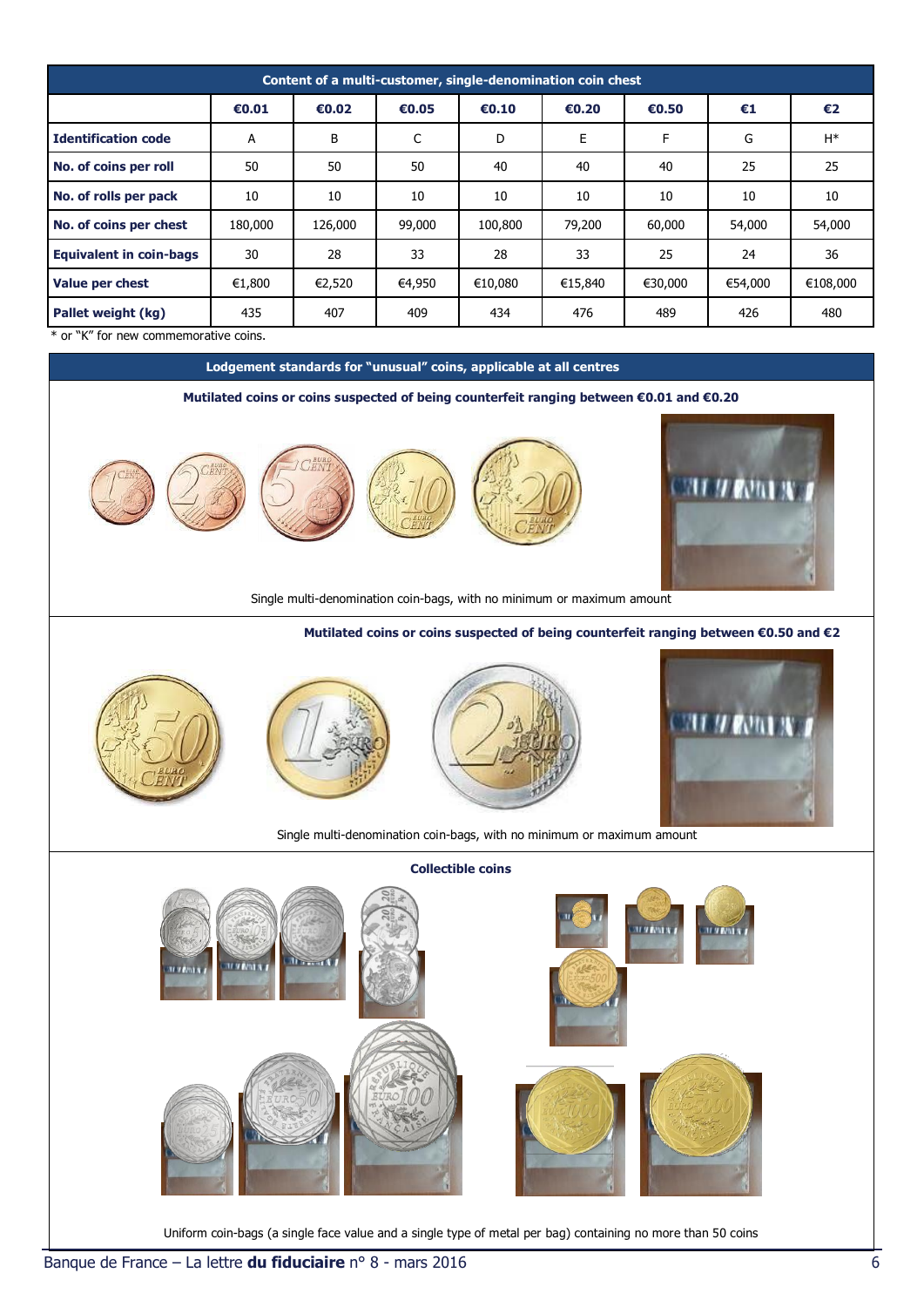# **THE MODERNISATION OF THE CASH CYCLE AT THE BANQUE DE FRANCE REQUIRES CASH TO BE MANAGED FROM A LOGISTICS ANGLE**

The modernisation of cash operations at the Banque de France's counters began in November 2011 with the launch of the Interop portal. Interop first made it possible to issue order slips and remittance statements in electronic format and improve traceability via barcodes on boxes. As it already took on board the GS1 Standard International Logistics Label, Interop was able to pave the way for even deeper optimisation of the cash logistics chain, something to which Banque de France is firmly committed for operations at its counters and for internal management of cash movements.

The switch to boxes, which are easy to use and suited to automated processing systems, marks another step towards the simplification of operations and a decrease in handling. Alongside this, the Banque de France is introducing permanent video surveillance-based checks at every step in the cash movement chain. These cash movements are managed using an information system specifically developed for logistics operations (Reflex software).

Lastly, the conditions under which operations are carried out with cash-in-transit companies have been modified to ensure optimal preparation and reception of the bundles that they come to the centres to withdraw or remit. In this way, a fewer number of centres will be able to process a greater volume of operations, potentially in higher amounts. A logistics code has been introduced to this end.

#### **A "logistics code" to speed up operations at counters**

The logistics code is a logical set of banknote or coin orders or lodgements that corresponds to the load of a truck. It makes it possible to:

- speed up operations at the counters via quick registration of the receipt of lodgements and the delivery of orders,

- group together bundles on pallets ahead of time to cut down on loading and unloading times and reduce parking times,

- optimise truck loads by grouping boxes together based on criteria other than the order to which they correspond, so that, for instance, boxes belonging to a single substantial order can be spread over several trucks.

The logistics code has no technical repercussions on credit institutions or on companies that process cash. However, with the inclusion in the processing chain for counter operations of an additional data exchange phase between cash-in-transit companies and the Banque de France, the deadline for placing orders needs to be brought forward by 30 minutes:

**-** same-day withdrawals: orders must be placed before 10.30am for withdrawal after noon;

**-** next-day withdrawals: orders must be placed before 4pm for withdrawal the next day.

In accordance with the timetable for the modernisation programme, every cash centre will start to use the logistics code seven to eight months after their switch to the boxed lodgement standard, coinciding with the implementation of the new Reflex information system.

#### **Interop, a portal for every operation**

The use of Interop, an electronic data exchange portal to carry out and follow up operations at Banque de France counters, is the first stone in the formation of an automated logistics approach to these operations. Version 2 of Interop extends the digitisation of data exchanges to all types of operations, notably "unusual" lodgements:

- banknotes deemed counterfeit, or that have been mutilated or soiled,
- coins that have been mutilated or are deemed counterfeit,
- collectible coins.

Interop also incorporates elements specific to the logistical management of such operations, which have been in place since 8 February 2016 in Avignon and are set for roll-out at other cash centres as the modernisation programme progresses:

- plans to group operations per truck using the logistics code, - grouping multi-customer coin operations in wooden chests.

Version 2 also contains additional features that it had not been possible to incorporate in V1 or had been requested by users after V1 was released:

- traceability of notifications relating to lodgement differences,
- grouped order validations.

Discussions relating to these functionalities commenced in 2012 with the representatives of the banks and cash-in-transit companies and the ensuing specifications were approved at an Interop meeting held in November 2014. Their implementation ran from April 2013 to the beginning of 2016. In the transitional phase, the Banque de France indicated that it would allow certain stakeholders, notably those interfacing their own management applications with Interop, to wait until the entire process was complete before using the new functionalities, to enable them to group together their developments. This transitional period is now over: prior to lodgement or withdrawal, a notice must be posted on the Interop portal, even for operations involving "unusual" banknotes or coins. This is the case whatever Banque de France cash centre is used.

Some users requested improvements when Interop services were first deployed for "unusual" banknotes and coins in March 2014. The Banque de France has since taken these improvements into consideration. The adjustments that have been requested will be made in two stages, in autumn 2016 and during the second half of 2017.